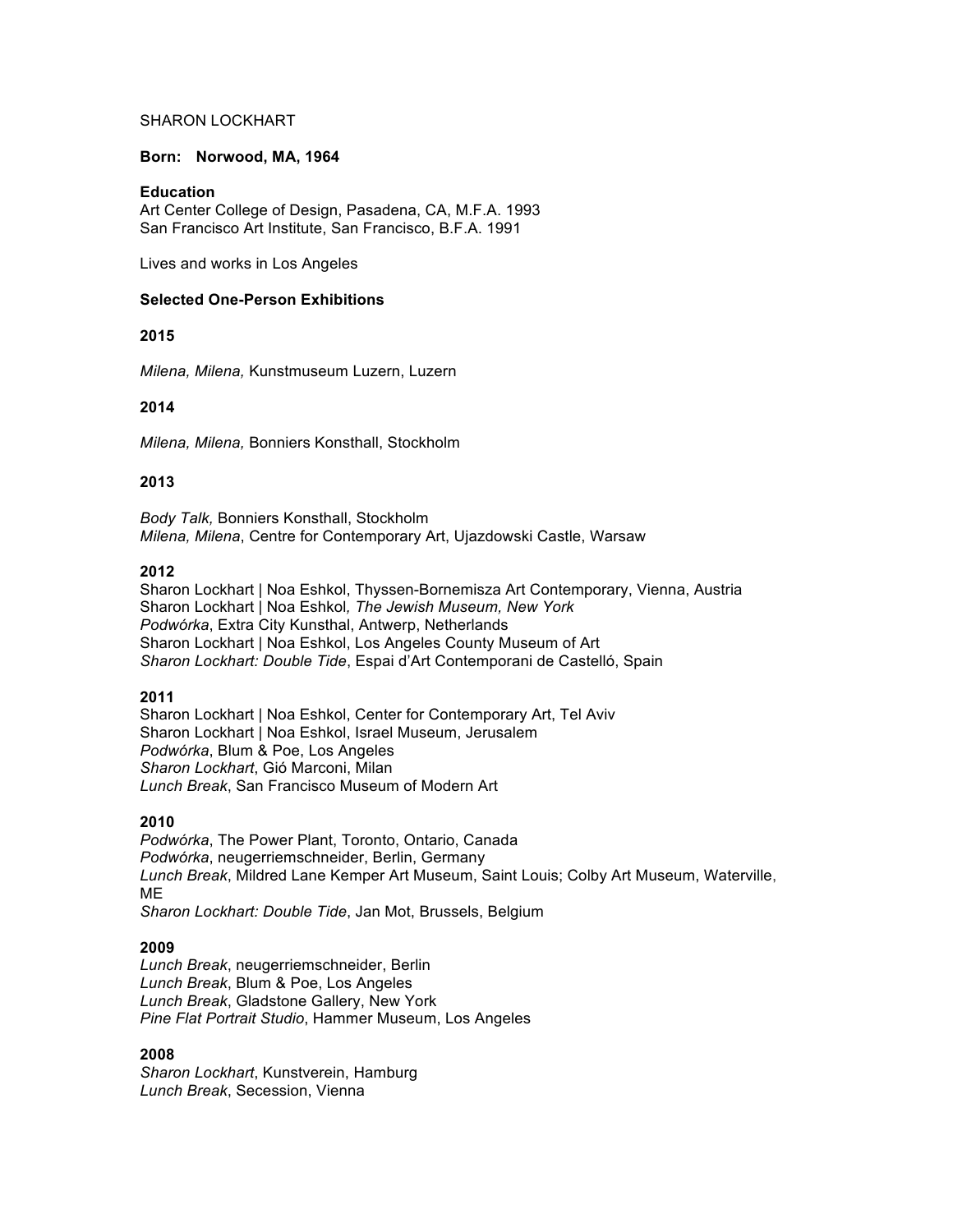## **2006**

*Pine Flat,* Arthur M. Sackler Museum, Harvard College, Cambridge, MA *Pine Flat*, Walker Art Center, Minneapolis *Pine Flat Portrait Studio*, Blum & Poe, Los Angeles *Pine Flat*, Gladstone Gallery, New York *Pine Flat Portrait Studio*, neugerriemschneider, Berlin *Pine Flat*, Museo do Chiado, Lisbon

## **2005**

Gió Marconi, Milan *Pine Flat*, Sala Rekalde, Bilbao, Spain

#### **2004**

*No-no Ikebana*, neugerriemschneider, Berlin The Fabric Workshop and Museum, Philadelphia Tomio Koyama Gallery, Tokyo

#### **2003**

Barbara Gladstone Gallery, New York Blum & Poe, Los Angeles

## **2001**

*Sharon Lockhart: Interview Locations/Family Photographs*, Blum & Poe, Santa Monica *Sharon Lockhart*, Museum of Contemporary Art, Chicago; Museum of Contemporary Art, San Diego

*Sharon Lockhart: Museums and People*, Henry Art Gallery, University of Washington, Seattle

#### **2000**

Barbara Gladstone Gallery, New York *Sharon Lockhart: Interview Locations/Family Photographs*, Österreichisches Museum für angewandte Kunst, Galerie im MAK, Vienna *Teatro Amazonas*, Museum Boijmans Van Beuningen, Rotterdam, The Netherlands; Kunsthalle Zürich, Swizerland; Kunstmuseum Wolfsburg, Germany *Teatro Amazonas*, Wako Works of Art, Tokyo

#### **1999**

*Maria da Conceição Pereira de Souza with the Fruits of the Island of Apeú-Salvador*, *Pará,Brazil*, Galerie Mot & Van den Boogaard, Brussels neugerriemschneider, Berlin *Maria da Conceição Pereira de Souza with the Fruits of the Island of Apeú-Salvador*, *Pará, Brazil*, Pitti Immagine Discovery, Florence *Sharon Lockhart*, Galerie Mot & Van den Boogaard, Brussels

#### **1998**

*Sharon Lockhart*, Galerie Yvon Lambert, Paris *Goshogoaka Girls Basketball Team,* Friedrich Petzel Gallery, New York *Goshogoaka Girls Basketball Team,* Blum & Poe, Santa Monica; Wako Works of Art, Tokyo *Sharon Lockhart*, The Kemper Museum of Contemporary Art and Design, Kansas City

## **1997**

Pacific Film Archive, Berkeley Art Museum, Berkeley S.L. Simpson Gallery, Toronto

#### **1996**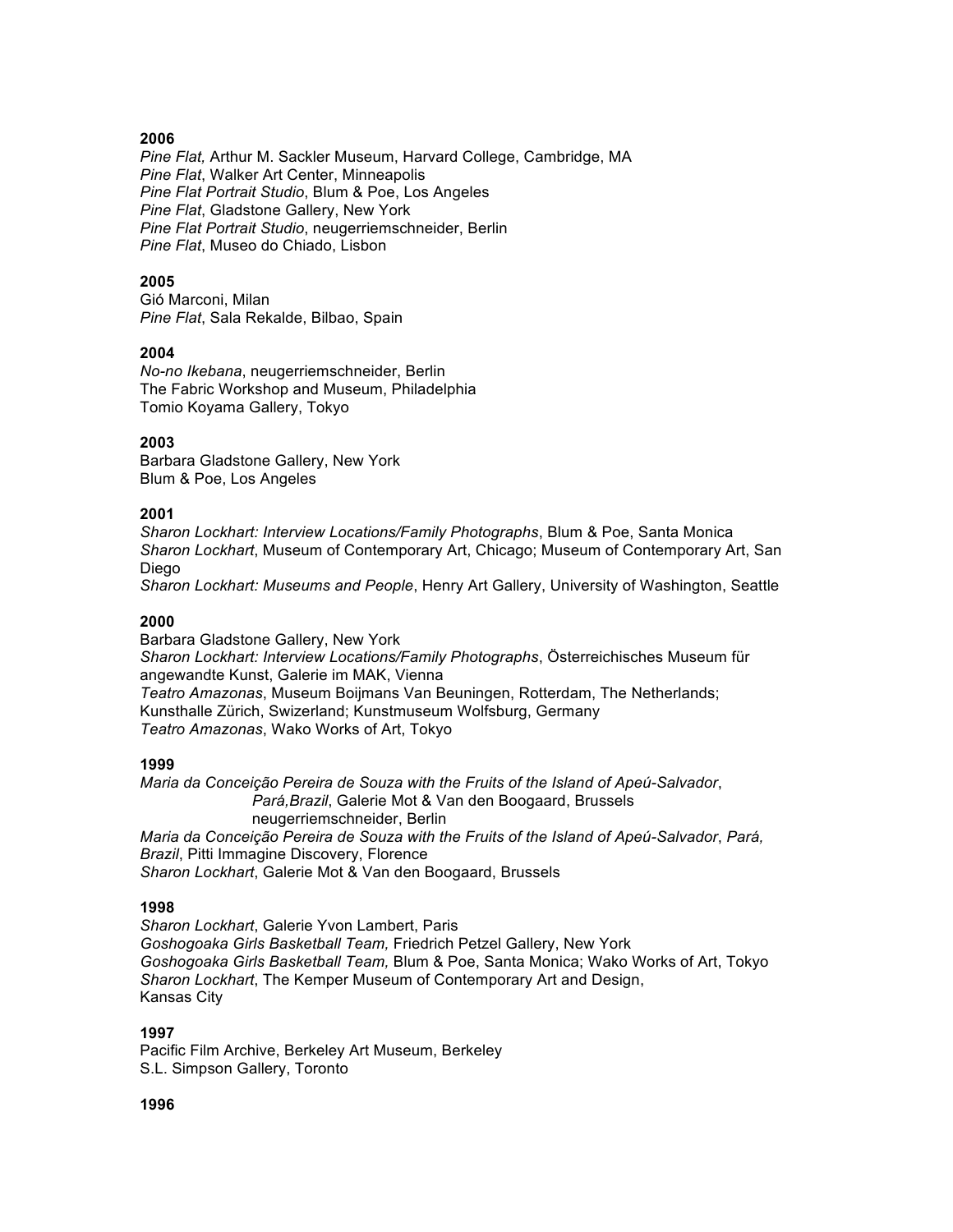Blum & Poe, Santa Monica Friedrich Petzel Gallery, New York neugerriemschneider, Berlin

## **1995**

*Sharon Lockhart*, Künstlerhaus Stuttgart, Stuttgart

#### **1994**

*Auditions*, neugerriemschneider, Berlin Friedrich Petzel Gallery, New York

#### **1993**

*Shaun*, Art Center College of Design, Pasadena, CA

## **Selected Group Exhibitions**

#### **2015**

*Come as You Are: Art of the 1990s.* Montclair Art Museum, Montclair, NJ, February 8-May 17; Telfair Museums, Savannah, GA, June 12-September 20; University of Michigan Museum of Art, Ann Arbor, MI, October 17-January 31, 2016; Blanton Museum of Art, University of Texas, Austin, TX, February 17-May 15, 2016

*The Heart is the Frame*. Los Angeles Contemporary Exhibitions (LACE), Los Angeles, January 7 – February 14, 2015

## **2014**

*Shanghai Biennial*. Power Station of Art, Shanghai, China, November 23, 2014-March 31, 2015

*Artes Mundi 6*, National Museum of Art, Cardiff, Wales, UK, Oct. 25 2014-February 2015 *Tokyo Art Meeting V: Seeking New Genealogies: Bodies/Leaps/Traces*. Museum of Contemporary Art, Tokyo, Japan, September 27, 2014-January 4, 2015

*Time Present. Photography from the Deutsche Bank Collection.* Singapore Art Museum, Singapore

Liverpool Biennial 2014, Foundation for Art and Creative Technology, Liverpool, UK, July 5<sup>th</sup>  $2014 -$  October  $26<sup>th</sup>$  2014

*Playtime*, Städtische Galerie im Lenbachhaus, Munich, Germany, March 15-June 29, 2014 *In Context: The Portrait in Contemporary Photographic Practice,* Ruth and Elmer Wellin Museum of Art, Hamilton College, Clinton, New York, February 1 – April 15, 2014

## **2013**

*Artists and Photographs*, Artspace Gesso, Vienna, Austria, November 14, 2013-January 10, 2014 **BEER**, The Green Gallery, Milwaukee

*El teatro del arte,* Fundación la Caixa, Barcelona, October 3, 2013-January 12, 2014 *Frm vs fnctn nd bck gn*, neugerriemschneider, Berlin, Germany, July 27-August 31, 2013 *Lens Drawings*, Marian Goodman Gallery, Paris, France, June 28-August 2, 2013

*More American Photographs*, Wexner Center for the Arts, Columbus, OH; California Museum of Photography, University of California, Riverside

*Image Employment*, MOMA PS1, New York, NY, September 5 – October 7, 2013 *More Real?: Art in the Age of Truthiness*, Minneapolis Institute of Arts, Minneapolis, March 21- June 9, 2013

The Society Without Qualities, Tensta Konsthall, Stockholm

*Arbeidstid*, Henie Onstad Kunstsenter, Høvikodden, Norway

## **2012**

*The Sports Show*, Minneapolis Institute of Arts, Minneapolis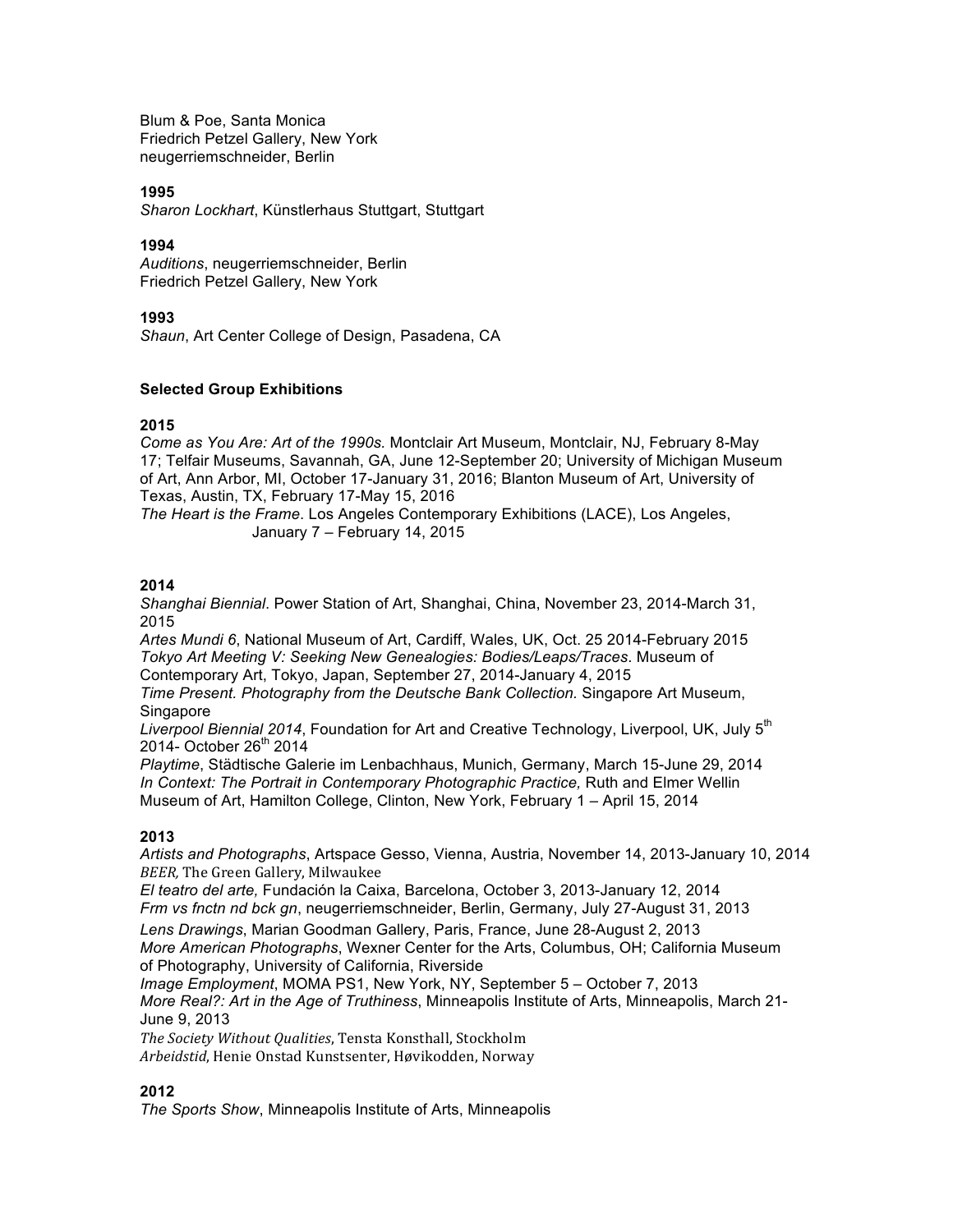*Affective Turns*, Pepin Moore, Los Angeles (curated by Phil Chang) *Kadist: Pathways into a Collection*, Minsheng Art Museum, Shanghai, China

# **2011**

*The Museum of Desire*, Museum Moderner Kunst, Vienna *More American Photographs*, CCA Wattis Institute for Contemporary Arts, San Francisco *Measuring the World: Heretopias and Knowledge Spaces in Art*, Universalmuseum Joanneum and Kunsthaus Graz *Durchsichtige Dinge*, Kunstverein Freiburg, Freiburg, Germany *Work after Work,* MAK Center for Art and Architecture, Los Angeles *Spirit and Space: Works from the Sandretto Re Rebaudengo Collection,* Sala de Arte Santander, Madrid *After Images*. Jewish Museum of Belgium, Brussels, Belgium

# **2010**

*The Artist's Museum*, Museum of Contemporary Art, Los Angeles *Anonymes,* Le Bal, Paris

*Dance with Camera*, Contemporary Arts Museum, Houston, TX.

*Move: Choreographing You*, Hayward Gallery, London

*Creative Capital*, Museum of Modern Art, New York, NY (curated by Joshua Siegel)

*Rewind: 1970s to 1990s Works from the MCA Collection,* Museum of Contemporary Art, Chicago (curated by Julie Rodrigues Widholm)

*H2O Works from Collezione Sandretto Re Rebaudengo*. Palais Lumière, Evian, France. *Lost and Found.* neugerriemschneider, Berlin

*Auto-Kino!,* Temporäre Kunsthalle Berlin

*Focus on Photography: Recent Acquisitions.* Mildred Lane Kemper Art Museum, St. Louis, MO.

*By June 11 We Will Have Installed Some Works by Mario Garcia Torres and Sharon Lockhart That We Would Like to Share With You and Talk To You About.* Jan Mot, Brussels, Belgium.

# **2009**

*Dance With Camera*, Institute of Contemporary Art, Philadelphia (curated by Jenelle Porter) *Anabasis: On Rituals of Homecoming*, Ludwik Grohman Villa*,* Lodz, Poland (curated by Adam Budak)

*Collecting History: Highlighting Recent Acquisitions,* Museum of Contemporary Art, Los Angeles (curated by Bennett Simpson) *CREAM,* International Festival for Arts and Media, Yokohama, Japan *Inaugural Exhibition*, Blum & Poe, Los Angeles

*Painting Real: Warhol Wool Newman / Screening Real: Conner Lockhart Warhol*, Kunsthaus Graz, Austria (curated by Peter Pakesch)

*Sharon Lockhart, Juliana Paciulli, Caecilia Tripp*, Martos Gallery, New York (curated by Gregoire Maisonneuve)

*Workers Leaving the Factory*, Art Gallery of Windsor, Ontario

*1999*, China Art Objects, Los Angeles

*Sites*, Whitney Museum of American Art, New York

*D'ailleurs I Won't Play Other to Your Same*, Université Rennes 2 Haute Bretagne, Rennes, France

*Then the work takes place: On the Paradigm of the Conceptual in Contemporary Photography*, Camera Austria, Graz, Austria

*Group Show for Daniel Pink, Vega Estates, Chicago (curated by Lane Relyea) Passing Thoughts and Making Plans*, Jerwood Space, London (curated by Catherine Yass) *The Four Photographer Collection:* Laurie Simmons, Sharon Lockhart, Vibeke Tandberg, Jesnne Dunning*.* Tomio Koyama Gallery; TKG Editions, Kyoto.

*Underwater*. Western Bridge, Seattle, WA.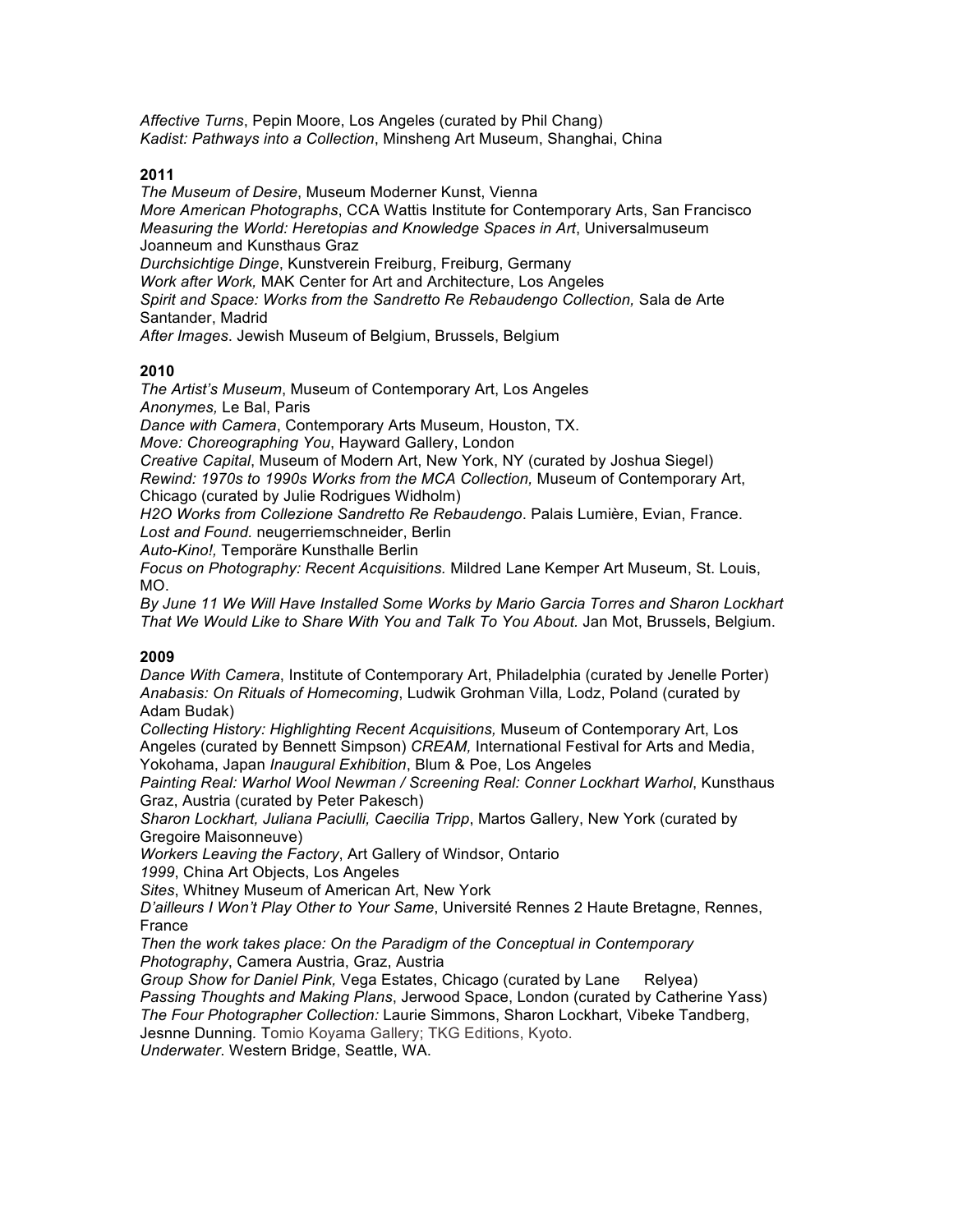#### **Film Screenings**

#### **2014**

*Rudzienko Liverpool Biennial***, FACT, Liverpool, UK, October 17**

*Pine Flat Bonniers Konsthall,* Cinemateket, Stockholm, Sweden, May 14

*Lunch Break* Ruth and Elmer Wellin Museum of Art, Hamilton College, Clinton, New York, March 13

*Goshogaoka Bonniers Konsthall,* Cinemateket, Stockholm, Sweden, May 10 Exposed –selbstportraits von fauen, Arsenal, Berlin, DE, January 16

*Teatro Amazonas Bonniers Konsthall,* Cinemateket, Stockholm, Sweden, May 10

## **2013**

*Lunch Break* Image Employment, MOMA PS1, New York, NY, September 5 – October 7

*Pine Flat,* June 15, *Khalil, Shaun, A Woman Under the Influence,* July 13, *NO*, August 17 Kino.Lab, Centre for Contemporary Art, Ujazdowski Castle, Warsaw (in conjunction with exhibition: *MILENA, MILENA,* Centre for Contemporary Art, Ujazdowski Castle, Warsaw, May 18-August 18, 2013)

*Goshogaoka Planete + Doc Film Festival,* Ilujzon, Warsaw, May 19

*Teatro Amazonas* Kinoteka, Palace of Culture and Science, Warsaw, May 14

**2012**

*Double Tide* Redcat, Los Angeles, April 9

*Lunch Break* Galleries at Moore College of Art & Design, August 30

*NO* San Francisco Museum of Modern Art, January 12

*Podwórka* San Francisco Museum of Modern Art, January 12

*Pine Flat* San Francisco Museum of Modern Art, Jan. 5

**2011** *NO*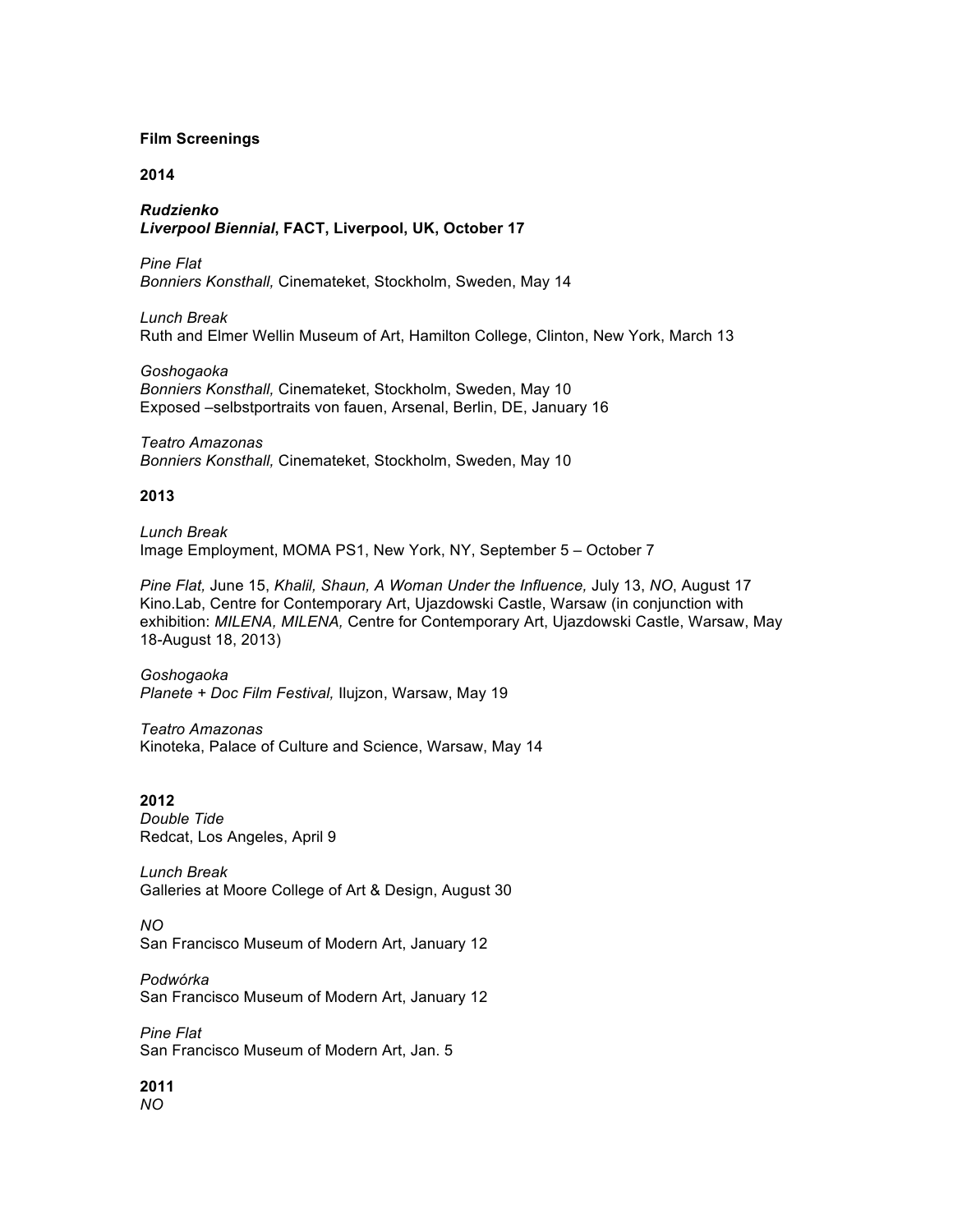*Read Images, Reading Time*, Museo Nacional Centro de Arte, Reina Sofia, Madrid, June 9

#### *Podwórka*

Suburban/Structure, The Ray Stark Family Theather, University of Southern California, Los Angeles, March 10 The Brakhage Center Symposium, Visual Arts Complex Room, University of Colorado Boulder, March 12

### *Double Tide*

The Brakhage Center Symposium, Visual Arts Complex Room, University of Colorado Boulder, March 13 San Francisco Museum of Modern Art, October 20

*Lunch Break* BFI Southbank, London, April 8

## **2010**

*Podwórka* Viennale, Vienna, Austria, October 24 *Documentary Fortnight: MoMA's International Festival of Nonfiction Film,* Museum of Modern Art, New York, NY, February 21,24 *Forum expanded*, Internationale Filmfestspiele, Berlin, Germany, February 16, 18 *Artists Explore Screen Space*, The Power Plant, Toronto, Canada, March 26 – May 24 The 22nd Onion City Experimental Film and Video Festival, Chicago, June 17

#### *Double Tide*

Museum of Modern Art, New York, November 11 - 17 Copenhagen International Documentary Film Festival, November 4, 7, 11 American Film Festival, Wroclaw, Poland, October 24 *Mostra de Ciencia e Cinema*, A Coruña, Spain, October 27 Viennale, Vienna, Austria, October 22, 23 BFI London Film Festival, October 17, 19 17<sup>th</sup> Valdivia International Film Festival, Valdivia, Chile, October 18 Colby College Museum of Art, September 29 CineMigrante Film Festival, Buenos Aries, Argentina, September 24<sup>th</sup> Image Forum Festival, Tokyo, Japan, May 5; Kyoto, Japan, May 13 Mildred Lane Kemper Art Museum, St. Louis, MO, April 17 *Forum*, Internationale Filmfestspiele, Berlin, Germany, February 15, 16, 18

#### *Lunch Break*

*Mostra de Ciencia e Cinema*, A Coruña, Spain, October 26 *Kill Your Timid Notion*, Dundee Contemporary Arts, Dundee, Scotland, February 24 *Xcèntric,* The Center of Contemporary Culture of Barcelona, Barcelona, Spain, February 7 *Zagrebdox International Documentary Film Festival.* Zagreb, Croatia. March 2, 3, 4 *Jack H. Skirball Screening Series*, REDCAT (Roy and Edna Disney/CalArts Theater), Los Angeles, April 19

# *Exit*

*Jack H. Skirball Screening Series*, REDCAT (Roy and Edna Disney/CalArts Theater), Los Angeles, April 19

#### *NŌ*

*Forum*, Internationale Filmfestspiele, Berlin, Germany, February 16, 17 *IndieLisboa*, Lisbon, Portugal, April 22

#### *Goshogaoka*